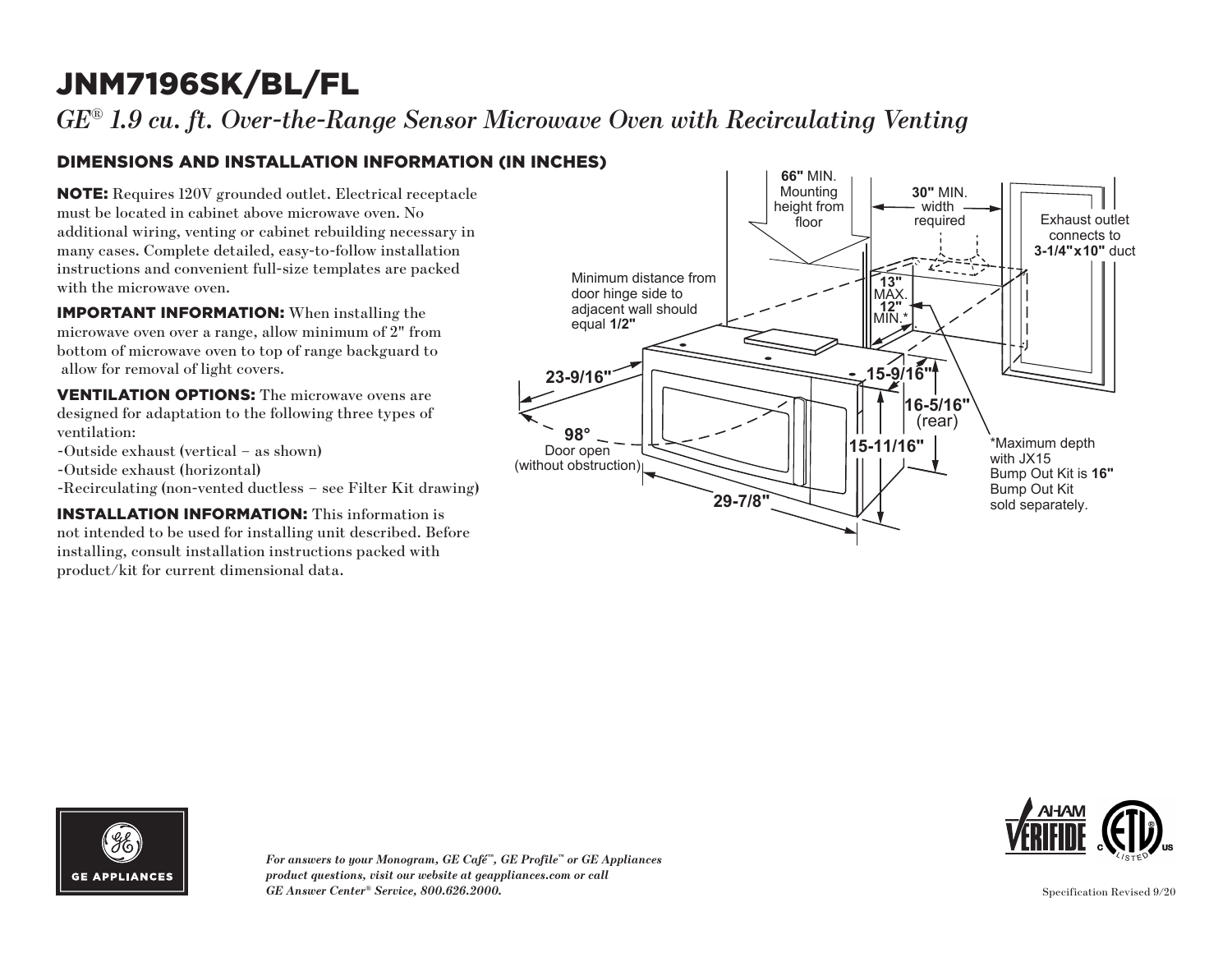## JNM7196SK/BL/FL

### *GE*® *1.9 cu. ft. Over-the-Range Sensor Microwave Oven with Recirculating Venting*

#### DIMENSIONS AND INSTALLATION INFORMATION (IN INCHES)

HOOD EXHAUST DUCT: Outside ventilation requires a HOOD EXHAUST DUCT. Read the following carefully.

**EXHAUST CONNECTION:** The hood exhaust has been designed to mate with a standard 3-1/4" x 10" rectangular duct. If a round duct is required, a rectangular-to-round transition adaptor must be used. Do not use less than a 6" diameter duct

**REAR EXHAUST:** If a rear or horizontal exhaust is to be used, care should be taken to align exhaust with space between studs, or wall should be prepared at the time it is constructed by leaving enough space between the wall studs to accommodate exhaust.

MAXIMUM DUCT LENGTH: For satisfactory air movement, the total duct length of 3-1/4" x 10" rectangular or 6" diameter round duct should not exceed 140 equivalent feet.

ELBOWS, TRANSITIONS, WALL AND ROOF CAPS, etc., present additional resistance to airflow and are equivalent to a section of straight duct which is longer than their actual physical size. When calculating the total duct length, add the equivalent length of all transitions and adaptors plus the lengths of all straight duct sections. The chart below shows the approximate feet of equivalent length of some typical ducts.

| <b>DUCT</b>                    | <b>EQUIVALENT FEET</b> |
|--------------------------------|------------------------|
| <b>A.</b> Rectangular-To-round |                        |
| <b>Transition Adaptor</b>      | 5 ft.                  |
| <b>B.</b> Wall Cap             | $40$ ft.               |
| $C. 90^\circ$ Elbow            | $10$ ft.               |
| $\mathsf{D.45}^{\circ}$ Elbow  | 5 ft.                  |
| $E. 90^{\circ}$ Elbow          | $25$ ft.               |
| $\mathsf{F.}45^{\circ}$ Elbow  | 5 <sub>ft</sub>        |
| $G.$ Roof Cap                  | 24 ft.                 |



#### OPTIONAL ACCESSORIES